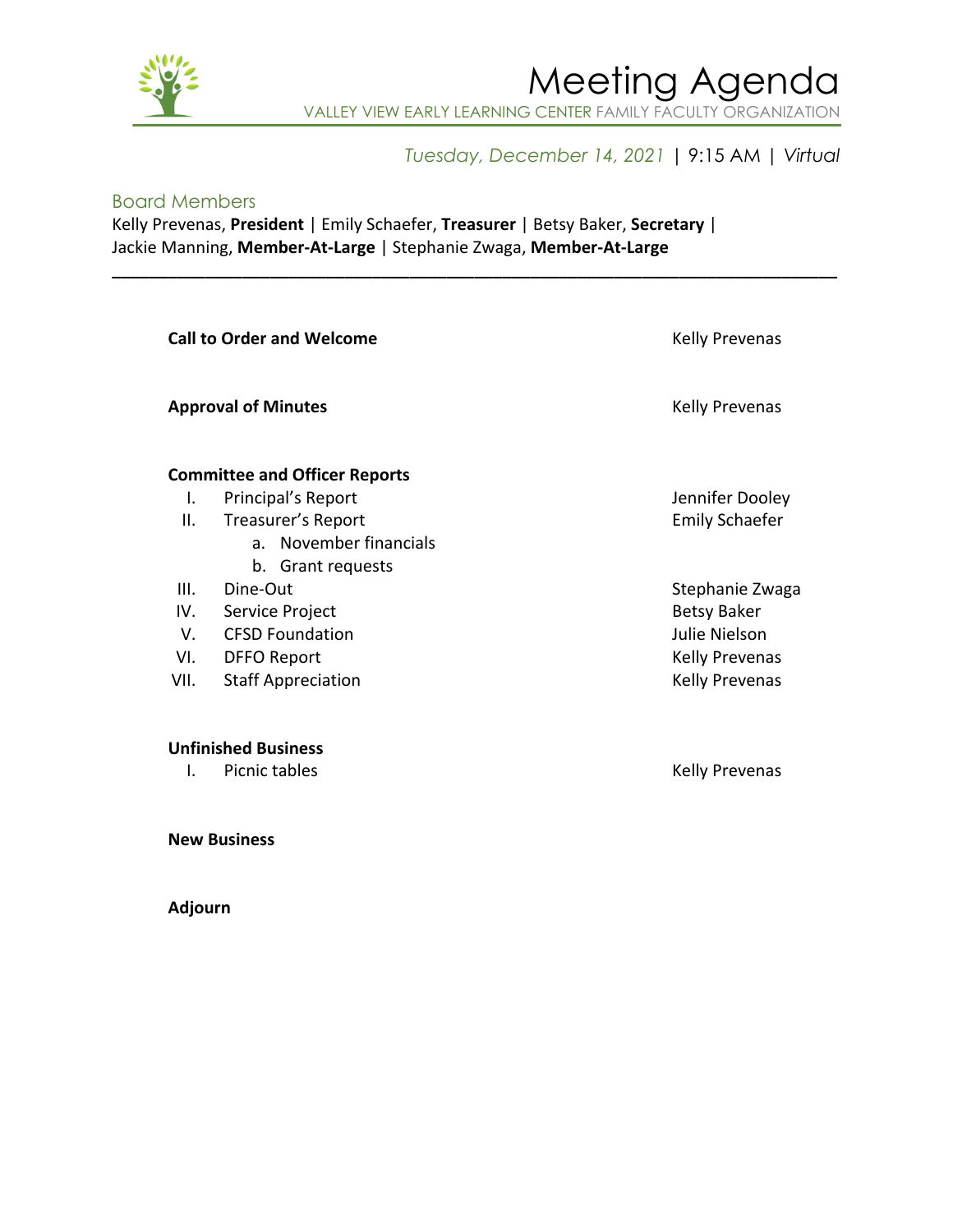

# **Board Meeting Minutes**

VALLEY VIEW EARLY LEARNING CENTER FAMILY FACULTY ORGANIZATION

#### *Tuesday, November 9, 2021*|09:15AM |Virtual Meeting

#### **In Attendance**

**Board Members:** Kelly Prevenas (President), Betsy Baker (Secretary), Stephanie Zwaga (Member-at-Large)

**Community Members:**

**Principal/Staff:** Jennifer Dooley (Principal), Carole Siegler (Vice President of Governing Board)

#### **Call to Order**

Meeting called to order by Prevenas at 9:22 am. Quorum is met.

#### **Approval of Minutes**

• October 2021 Minutes was approved by unanimous consent.

#### **Principal's Report**

- Principal Dooley states registration for the 2022-2023 school year will begin in December.
- Principal Dooley reports some parents have been curious about outdoor dining options for the students and she states she has been looking at some picnic table options to assist with this. She asked for thoughts on the FFO funding this. There was some discussion and a general consensus to move forward. Principal Dooley states she will do some more research on cost/options and get back to the FFO.

#### **Committee and Officer Reports**

- I. **Treasurer's Report**
	- Approval of October Financials
		- $\circ$  Income for the month totaled \$2,273.37 including \$24 from Basha's Community Support, \$221 from Fini's Landing dine-out and \$2,028.37 from T-Shirt Sales.
		- $\circ$  Expenses for the month included \$26.08 for supplies for Community Service Projects to purchase supplies to make busy bags, \$12.56 for Family Events, 354.32 for Grant Requests,and \$26.53 for FFO expenses for Quickbooks. This totaled \$429.49 for the month.
		- o Prevenas states the FFO has exceeded their goal for many events in the budget so far this year.
		- o Motion to approve October Financial Report made by Prevenas, seconded by Baker, and approved with unanimous consent.
		- Grant Requests
			- o Previously the board virtually approved \$80 for two staff members to attend an educational conference and \$94.75 for an order of Alum, a material used to make playdough which is used by the entire school.
			- o Principal Dooley states she will send an email out to staff reminding them of their ability to use grant requests for their classroom supplies.

#### **II. Dine-Out**

- Zwaga states November 18th Dine-Out at Raising Cane's from 4pm-10pm. Need to mention Valley View when ordering inside or at the drive thru. 15% of sales will go back to VVELC.
- Zwaga states MOD Pizza Dine-Out brought in \$165 and the check should be mailed in 4-6 weeks.
- December 8th Dine-Out will be at Oregano's Pizza at Speedway location and they will require fliers.
- For January, Zwaga states she is working on Sauce and for February Beyond Bread.
- Prevenas suggested the idea of finding a food truck for March to coincide with Pajama Nights.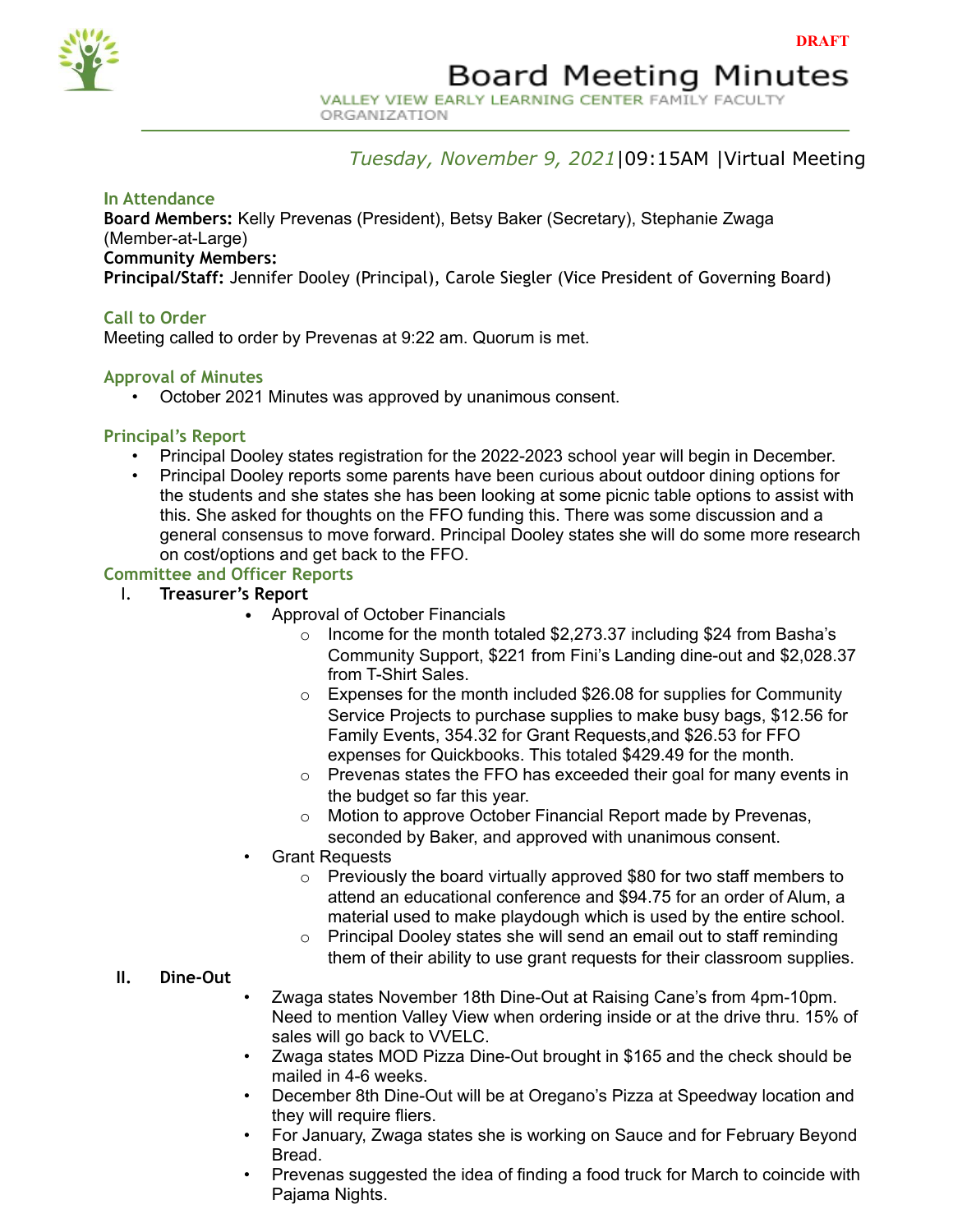#### **III. Service Project**

- Community Service Drive to be the week of November 15-19 where we will be collecting donated new arts and crafts, small toys and snacks for "Busy Bags" for Ronald McDonald House of Southern Arizona. These bags are given to children who are staying with their families at the Ronald McDonald House.
- Families can sign up for items on the SignupGenuis posted to Bloomz. Baker reports there has been a great turnout for signing up so far. A Bloomz post was made again today as items are still needed. The goal is to make 200 bags so each student can decorate.
- Students will assemble/decorate bags and "thinking of cards" on Monday, Nov 22.
- Baker has been in contact with Ronald McDonald House and they wish to decide closer how items will be dropped off. Principal Dooley or Baker have offered to drop off items if needed.

#### **IV. DFFO Report**

• Prevenas reports she was unable to attend the meeting this month. Vice President Siegler reports community schools are still looking for after school coaches and there was talk about coordinating Dine-Outs between schools so they are not on the same day.

### **Unfinished Business**

- **I. T-shirt Sales**
	- Prevenas states the remaining t-shirts have come in and been distributed. The cost of the shirts was \$839.
	- There are a few extra adult sizes and kids sizes if families inquire about shirts.

#### **New Business**

#### **I. Teacher of the Year**

• Nominations need to be in by November 30th and can be completed online.

### **Call to Audience**

## N/A

#### **Adjournment**

Meeting was adjourned by unanimous consent at 10:00 AM. Next meeting will be held Tuesday, December 14th at 9:15am.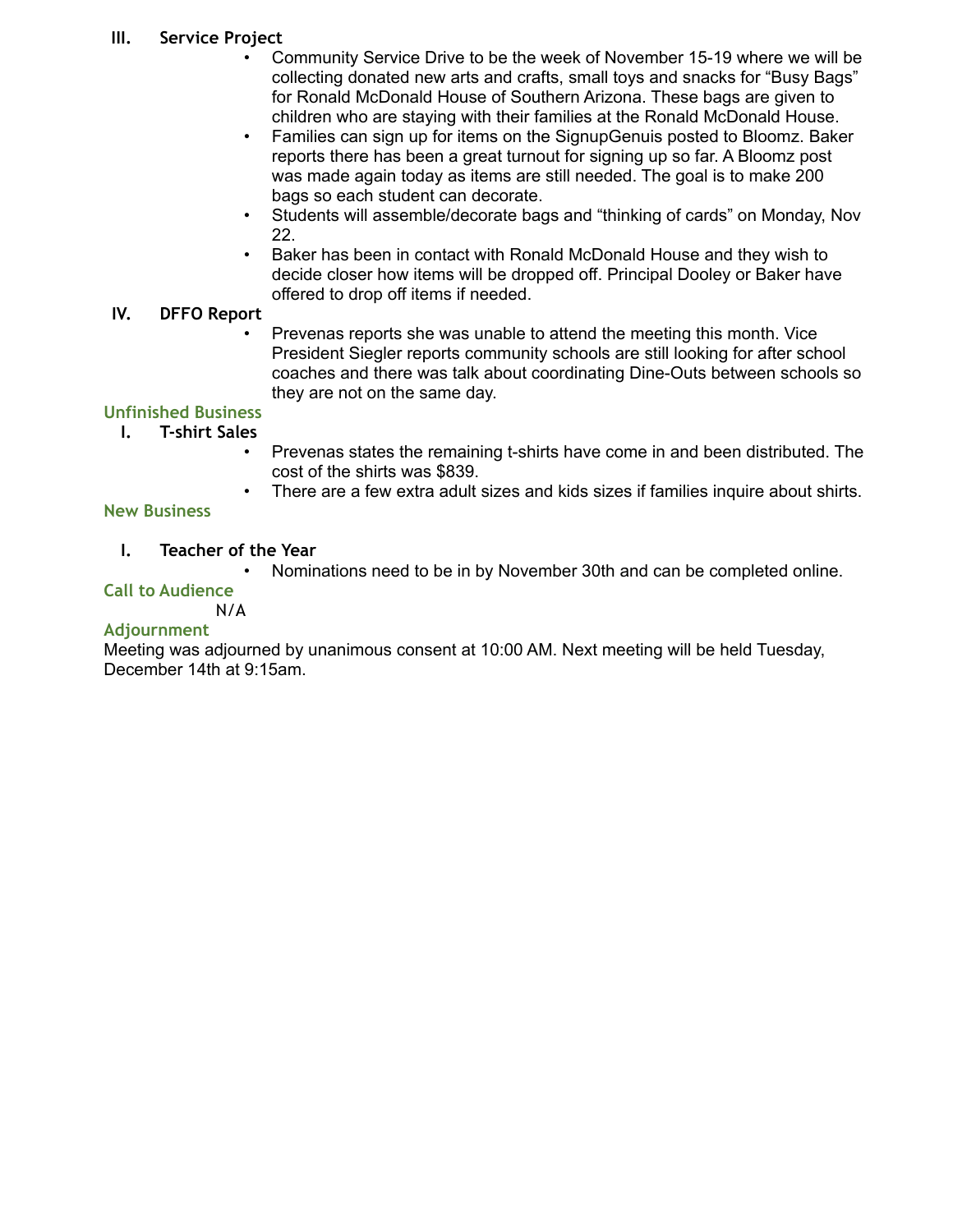## **Valley View Preschool FFO Profit and Loss**

**July 1, 2021-June 30, 2022**

|                                   | <b>Total</b>    | <b>Budget</b>  | % of Budget |
|-----------------------------------|-----------------|----------------|-------------|
| <b>Income</b>                     |                 |                |             |
| AmazonSmile                       | 78.04           | 150.00         | 52%         |
| <b>Art Auction</b>                | 0.00            | 10,000.00      | 0%          |
| <b>Basha's Community Support</b>  | 79.00           | 300.00         | 26%         |
| <b>Bricks</b>                     | 0.00            | 1,750.00       | $0\%$       |
| <b>Community Service Projects</b> | 0.00            | $\overline{a}$ | $-$ %       |
| Dine-outs                         | 491.18          | 800.00         | 61%         |
| <b>Direct Donations/PayPal</b>    | 5,813.55        | 5,000.00       | 116%        |
| <b>Frys Community Rewards</b>     | 6.64            | 65.00          | 10%         |
| <b>Mabel's Labels</b>             | 149.66          | 100.00         | 150%        |
| <b>Parking Spot</b>               | 1,172.59        | 500.00         | 235%        |
| Photography                       | 0.00            | 500.00         | 0%          |
| Read-A-Thon                       | 0.00            | $\overline{a}$ | $-9/6$      |
| <b>Scholastic Book Fairs</b>      | 2,078.47        | 2,500.00       | 83%         |
| <b>TShirts</b>                    | 2,124.01        | 700.00         | 303%        |
| <b>Total Income</b>               | \$<br>11,993.14 | 22,365.00      |             |
| <b>Gross Profit</b>               | \$<br>11,993.14 |                |             |

**Expenses**

| <b>Art Auction Costs</b>           | 0.00     | 7,000.00                 | 0%   |
|------------------------------------|----------|--------------------------|------|
| <b>Basha's Community Support</b>   | 0.00     | $\overline{\phantom{a}}$ |      |
| <b>Bloomz</b>                      | 1,925.00 | 1,750.00                 | 110% |
| <b>Bricks</b>                      | 0.00     | 500.00                   | 0%   |
| <b>CFSD Activies</b>               | 107.46   | 500.00                   | 21%  |
| <b>Commuunity Service Projects</b> | 52.17    | 0.00                     | 0%   |
| <b>Credit Card/Bank fees</b>       | 0.00     | 400.00                   | 0%   |
| <b>Direct Giving Campaign</b>      | 0.00     | 0.00                     | 0%   |
| <b>Enrichment Classes</b>          | 0.00     | 2,500.00                 | 0%   |
| <b>Family Events</b>               | 158.36   | 400.00                   | 40%  |
| <b>Grant Requests</b>              | 499.07   | 2,600.00                 | 19%  |
| <b>FFO Expenses</b>                | 205.24   | 300.00                   | 68%  |
| <b>FFO Meetings</b>                | 36.06    | 300.00                   | 12%  |
| <b>NAEYC Conference</b>            | 0.00     | 1,200.00                 | 0%   |
| <b>Parent Education</b>            | 0.00     | 500.00                   | 0%   |
| <b>Petty Cash</b>                  | 0.00     | 0.00                     | 0%   |
| <b>Staff Appreciation</b>          | 638.93   | 2,300.00                 | 28%  |
| <b>Staff Development</b>           | 0.00     | 500.00                   | 0%   |
| <b>T-Shirts</b>                    | 2,349.28 | 1,500.00                 | 157% |
| <b>Volunteer Appreciation</b>      | 0.00     | 100.00                   | 0%   |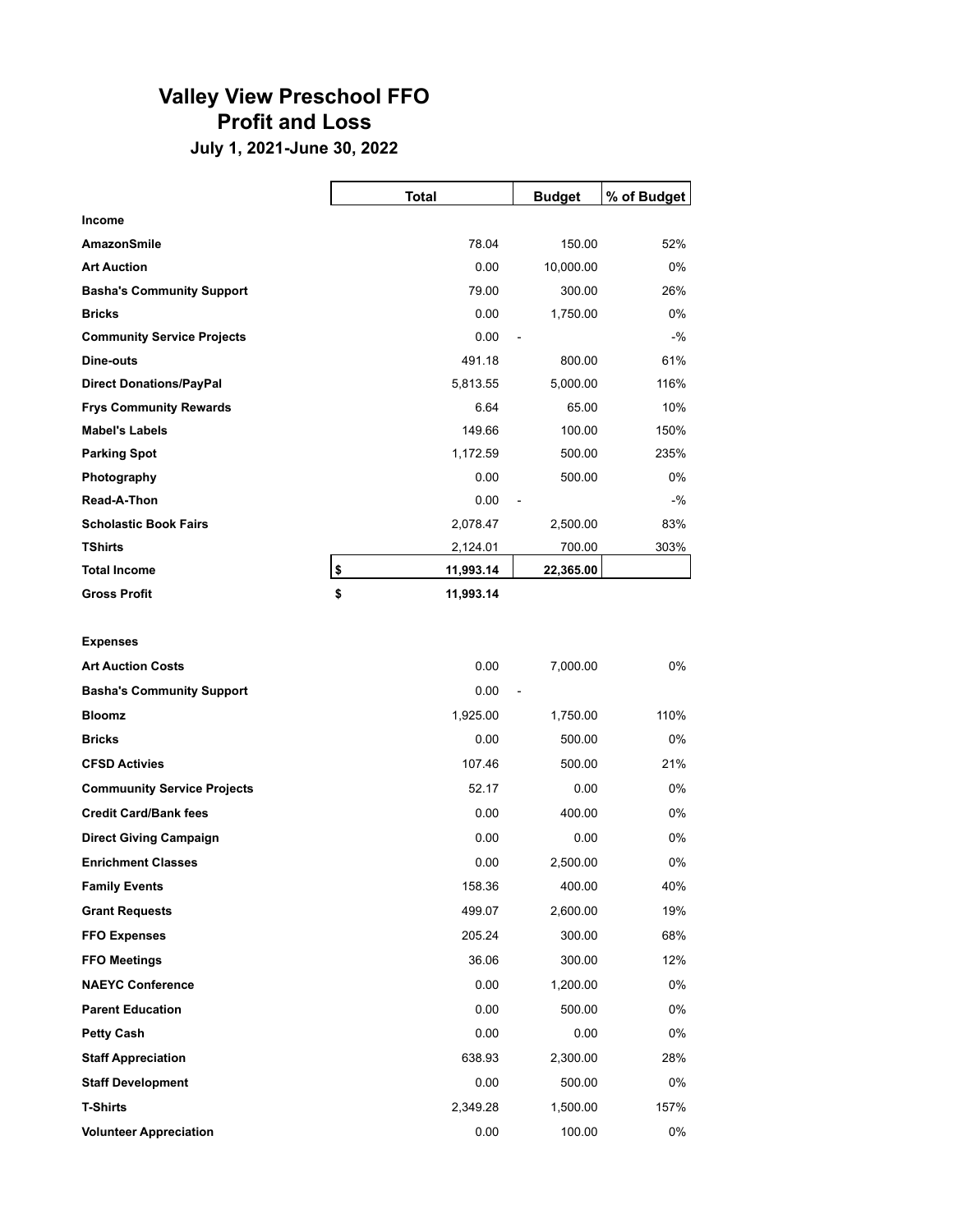| Website                     |   | 0.00     | 15.00     | $0\%$ |
|-----------------------------|---|----------|-----------|-------|
| <b>Wishlist Purchases</b>   |   | 0.00     | 0.00      | 0%    |
| <b>Total Expenses</b>       |   | 5,971.57 | 22,365.00 |       |
| <b>Net Operating Income</b> |   | 6,021.57 |           |       |
| Net Income                  | S | 6,021.57 |           |       |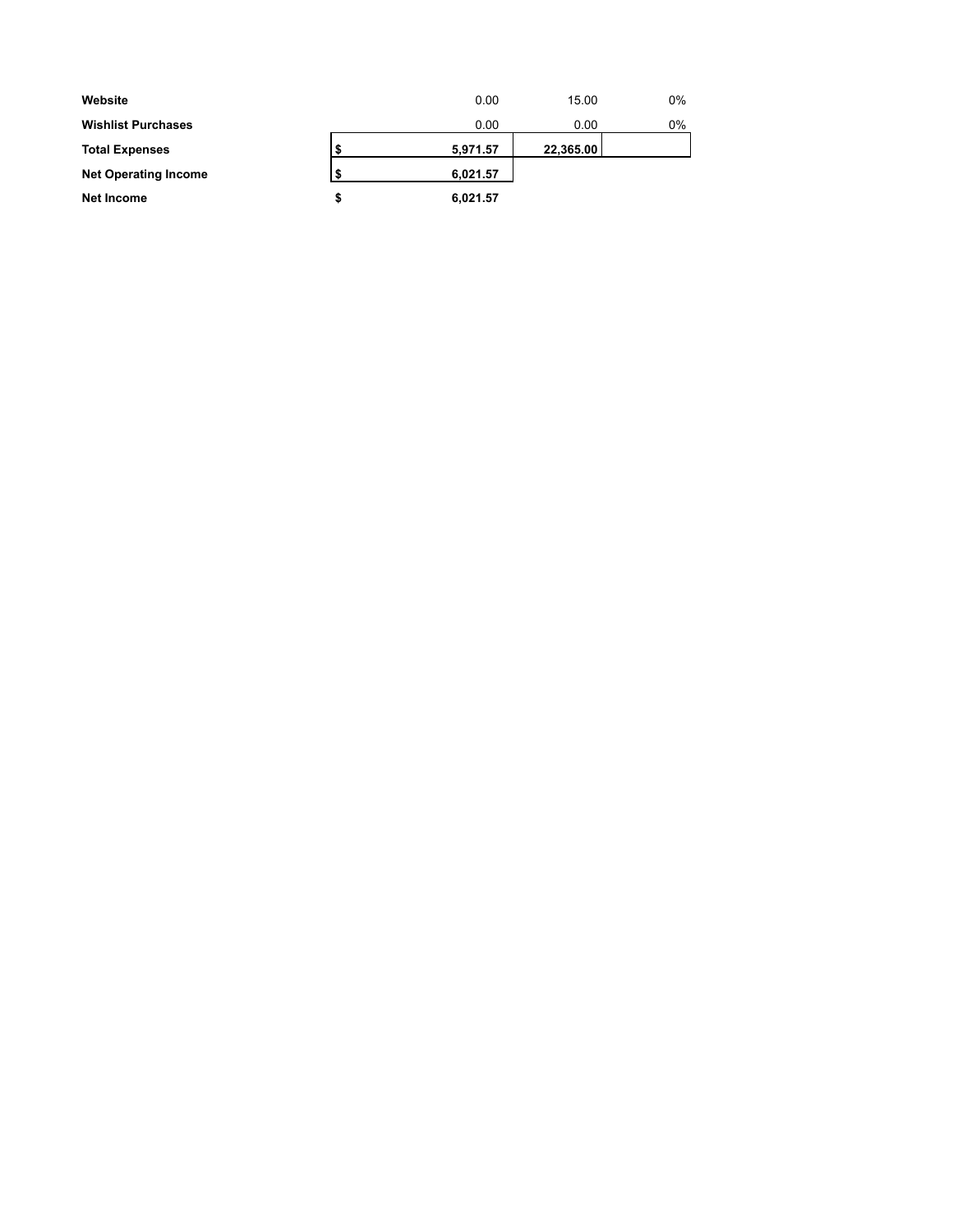### **Valley View Preschool FFO Profit and Loss**

**November 5- December 9, 2021**

|                                   | <b>Total</b> | <b>Budget</b> | % of Budget |
|-----------------------------------|--------------|---------------|-------------|
| <b>Income</b>                     |              |               |             |
| AmazonSmile                       | 48.92        | 150.00        | 33%         |
| <b>Art Auction</b>                | 0.00         | 10,000.00     | $0\%$       |
| <b>Basha's Community Support</b>  | 24.00        | 300.00        | 8%          |
| <b>Bricks</b>                     | 0.00         | 1,750.00      | 0%          |
| <b>Community Service Projects</b> | 0.00         | 0.00          | 0%          |
| Dine-outs                         | 165.18       | 800.00        | 21%         |
| <b>Direct Donations/PayPal</b>    | 0.00         | 5,000.00      | $0\%$       |
| <b>Frys Community Rewards</b>     | 0.00         | 65.00         | $0\%$       |
| <b>Mabel's Labels</b>             | 0.00         | 100.00        | 0%          |
| <b>Parking Spot</b>               | 0.00         | 500.00        | $0\%$       |
| Photography                       | 0.00         | 500.00        | $0\%$       |
| Read-A-Thon                       | 0.00         | 0.00          | $0\%$       |
| <b>Scholastic Book Fairs</b>      | 0.00         | 2,500.00      | $0\%$       |
| <b>TShirts</b>                    | 95.64        | 700.00        | 14%         |
| <b>Total Income</b>               | \$<br>333.74 | 22,365.00     |             |
| <b>Gross Profit</b>               | \$<br>333.74 |               |             |

#### **Expenses**

| <b>Art Auction Costs</b>           | 0.00   | 7,000.00       | 0%  |
|------------------------------------|--------|----------------|-----|
| <b>Basha's Community Support</b>   | 0.00   | $\overline{a}$ |     |
| <b>Bloomz</b>                      | 0.00   | 1,750.00       | 0%  |
| <b>Bricks</b>                      | 0.00   | 500.00         | 0%  |
| <b>CFSD Activies</b>               | 0.00   | 500.00         | 0%  |
| <b>Commuunity Service Projects</b> | 26.09  | 0.00           | 0%  |
| <b>Credit Card/Bank fees</b>       | 0.00   | 400.00         | 0%  |
| <b>Direct Giving Campaign</b>      | 0.00   | 0.00           | 0%  |
| <b>Enrichment Classes</b>          | 0.00   | 2,500.00       | 0%  |
| <b>Family Events</b>               | 0.00   | 400.00         | 0%  |
| <b>Grant Requests</b>              | 134.75 | 2,600.00       | 5%  |
| <b>FFO Expenses</b>                | 26.53  | 300.00         | 9%  |
| <b>FFO Meetings</b>                | 0.00   | 300.00         | 0%  |
| <b>NAEYC Conference</b>            | 0.00   | 1,200.00       | 0%  |
| <b>Parent Education</b>            | 0.00   | 500.00         | 0%  |
| <b>Petty Cash</b>                  | 0.00   | 0.00           | 0%  |
| <b>Staff Appreciation</b>          | 272.62 | 2,300.00       | 12% |
| <b>Staff Development</b>           | 0.00   | 500.00         | 0%  |
| <b>T-Shirts</b>                    | 839.10 | 1,500.00       | 56% |
| <b>Volunteer Appreciation</b>      | 0.00   | 100.00         | 0%  |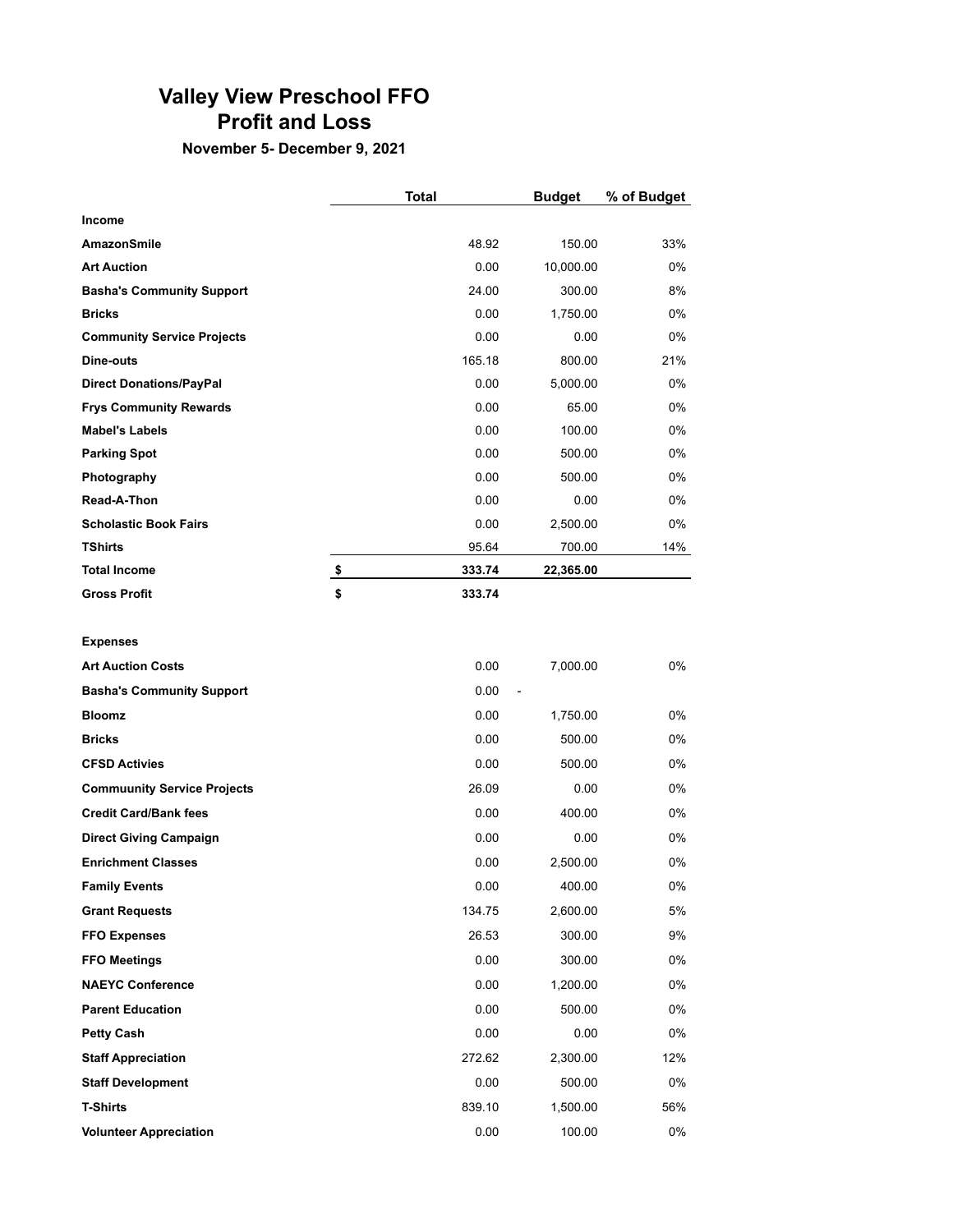| Website                     |     | 0.00     | 15.00     | 0% |
|-----------------------------|-----|----------|-----------|----|
| <b>Wishlist Purchases</b>   |     | 0.00     | 0.00      | 0% |
| <b>Total Expenses</b>       |     | 1,299.09 | 22,365.00 |    |
| <b>Net Operating Income</b> | -\$ | 965.35   |           |    |
| Net Income                  | -\$ | 965.35   |           |    |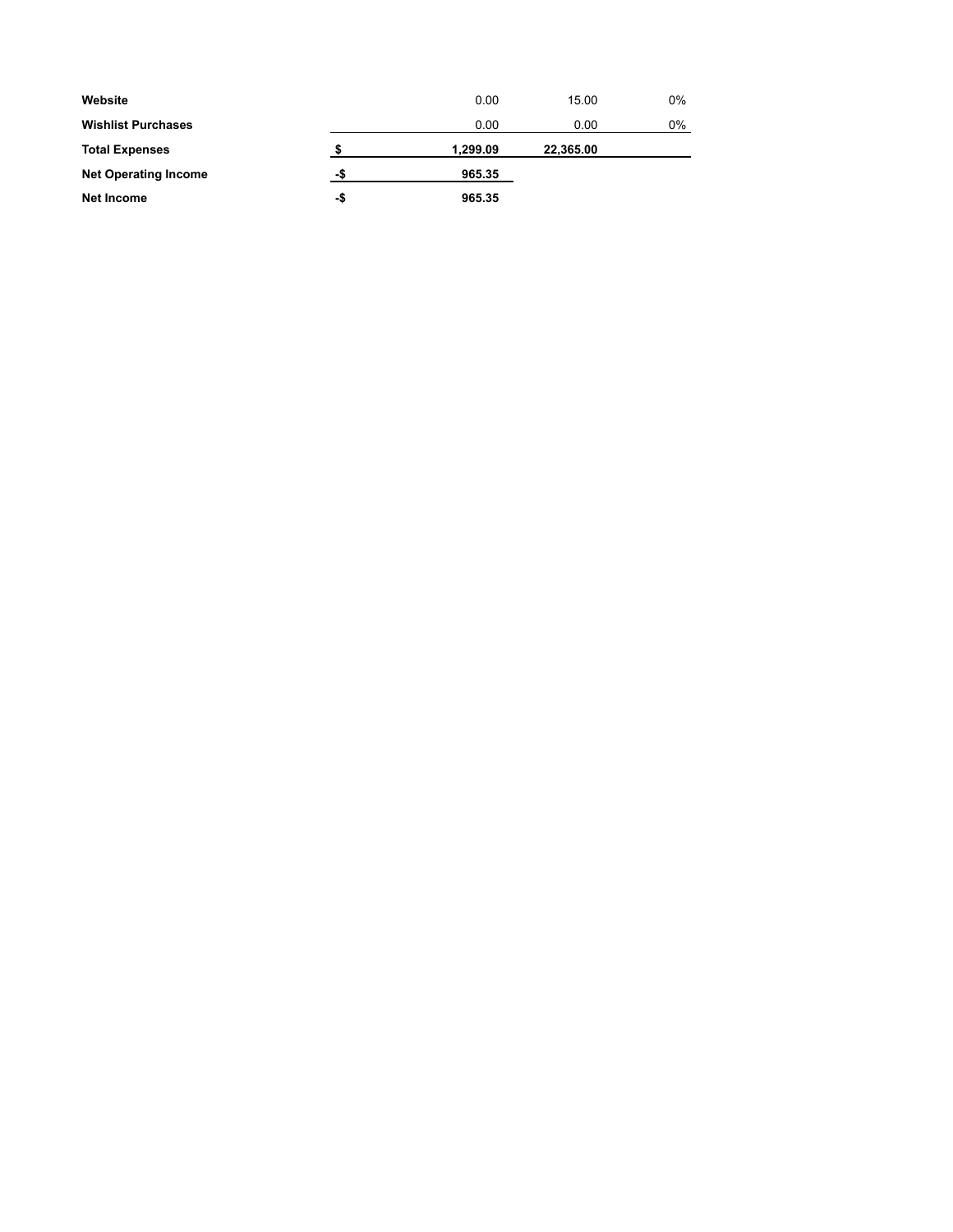## Valley View Preschool FFO

#### Balance Sheet

As of December 9, 2021

|                                     | <b>TOTAL</b> |
|-------------------------------------|--------------|
| <b>ASSETS</b>                       |              |
| <b>Current Assets</b>               |              |
| <b>Bank Accounts</b>                |              |
| Chase Checking (8832)               | 40,165.42    |
| <b>Direct Donations</b>             | $-5,813.55$  |
| Petty Cash                          | 0.00         |
| <b>Total Bank Accounts</b>          | \$34,351.87  |
| <b>Total Current Assets</b>         | \$34,351.87  |
| <b>TOTAL ASSETS</b>                 | \$34,351.87  |
| <b>LIABILITIES AND EQUITY</b>       |              |
| Liabilities                         |              |
| <b>Total Liabilities</b>            |              |
| Equity                              |              |
| <b>Opening Bal Equity</b>           | 12,490.98    |
| <b>Retained Earnings</b>            | 21,652.87    |
| Net Income                          | 208.02       |
| <b>Total Equity</b>                 | \$34,351.87  |
| <b>TOTAL LIABILITIES AND EQUITY</b> | \$34,351.87  |